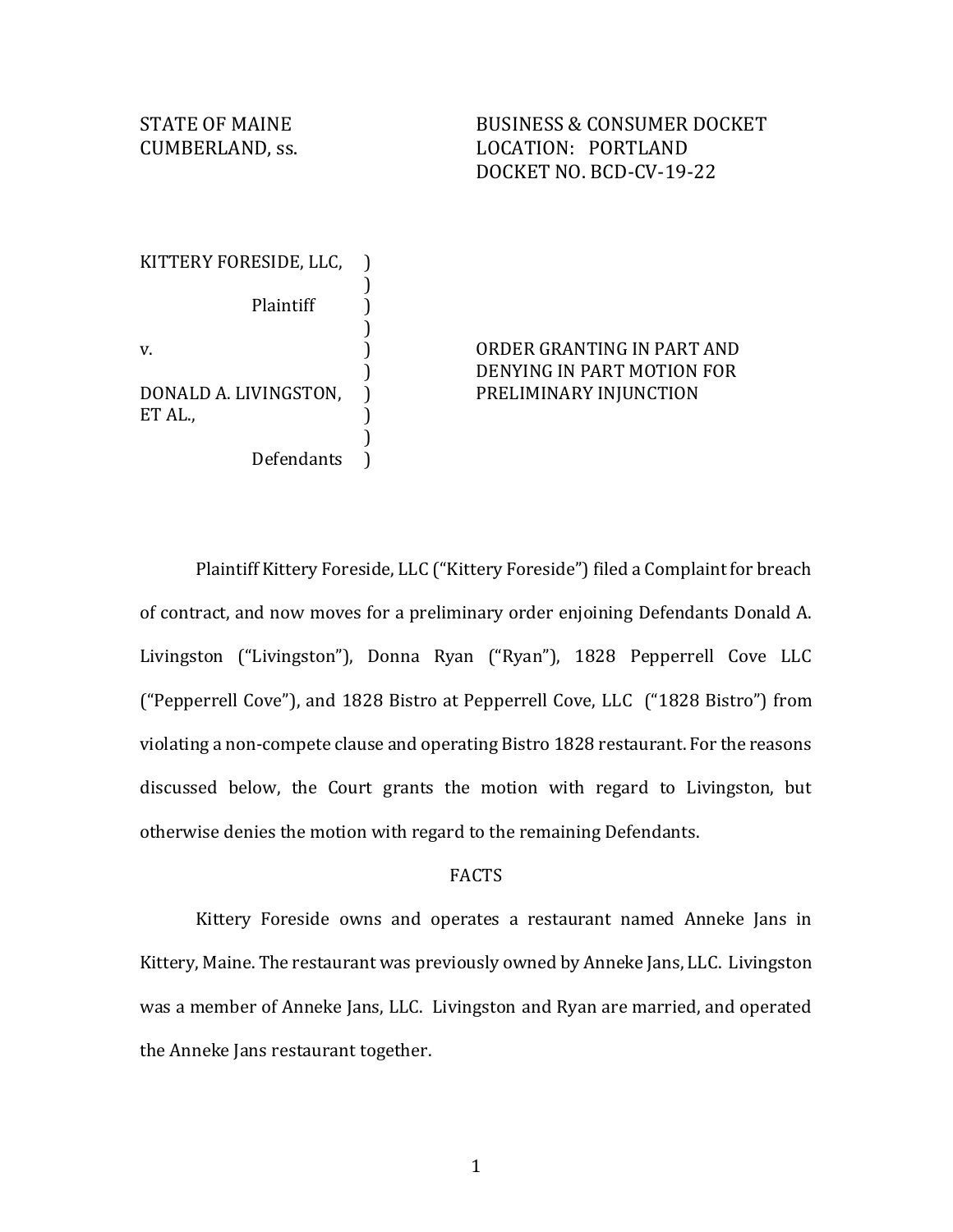In October 2010, Kittery Foreside was formed to purchase the assets of Anneke Jans. Jason Canty is the sole member of Kittery Foreside. On October 8, 2010, Anneke Jans, LLC and Livingston, as sellers, and Kittery Foreside and Canty, as buyers, entered into a Purchase and Sale Agreement for all of the material assets of the Anneke Jans restaurant. There were no other signatories or parties to the Purchase and Sale Agreement.

The Purchase and Sale Agreement contains a non-compete clause. The clause provides in relevant part as follows:

## 9. NON-COMPETE; NON-SOLICITATION.

(a) Subject only to the Excluded Business as defined in Section 9(b) below, the Sellers, the Seller's wife, and their respective Affiliates shall not, for a period of ten years from the Closing Date (the "Non-Compete Period"), directly or indirectly, whether independent or in association with a another entity: own, manage, operate, join, control, be employed when an executive, managerial or supervisory capacity by, or participate in or be connected with, loan money to, sell or lease equipment to more allow their skill, knowledge, experience or reputation to be used in connection with any business that competes directly or indirectly with any of the activities of Seller in existence as of the date this Agreement or the Closing Date, within Kittery, Maine and fifteen miles of Kittery, Maine. For purposes of this Section 9(a), "participate" includes any direct or indirect interest in any enterprise, whether as a stockholder, partner, joint venture or otherwise or rendering any direct or indirect service or assistance (including as a creditor for money borrowed) to any entity or person. Sellers and each of their Affiliates agree that this covenant is reasonably designed to protect Buyers substantial investment in the business it is reasonable with regard to its duration, geographic area and scope. \* \* \*

(e) Sellers acknowledge that the restrictions under this Section constitute a material inducement to Buyers' entering into and performing this Agreement, further acknowledge, stipulate and agree that a breach of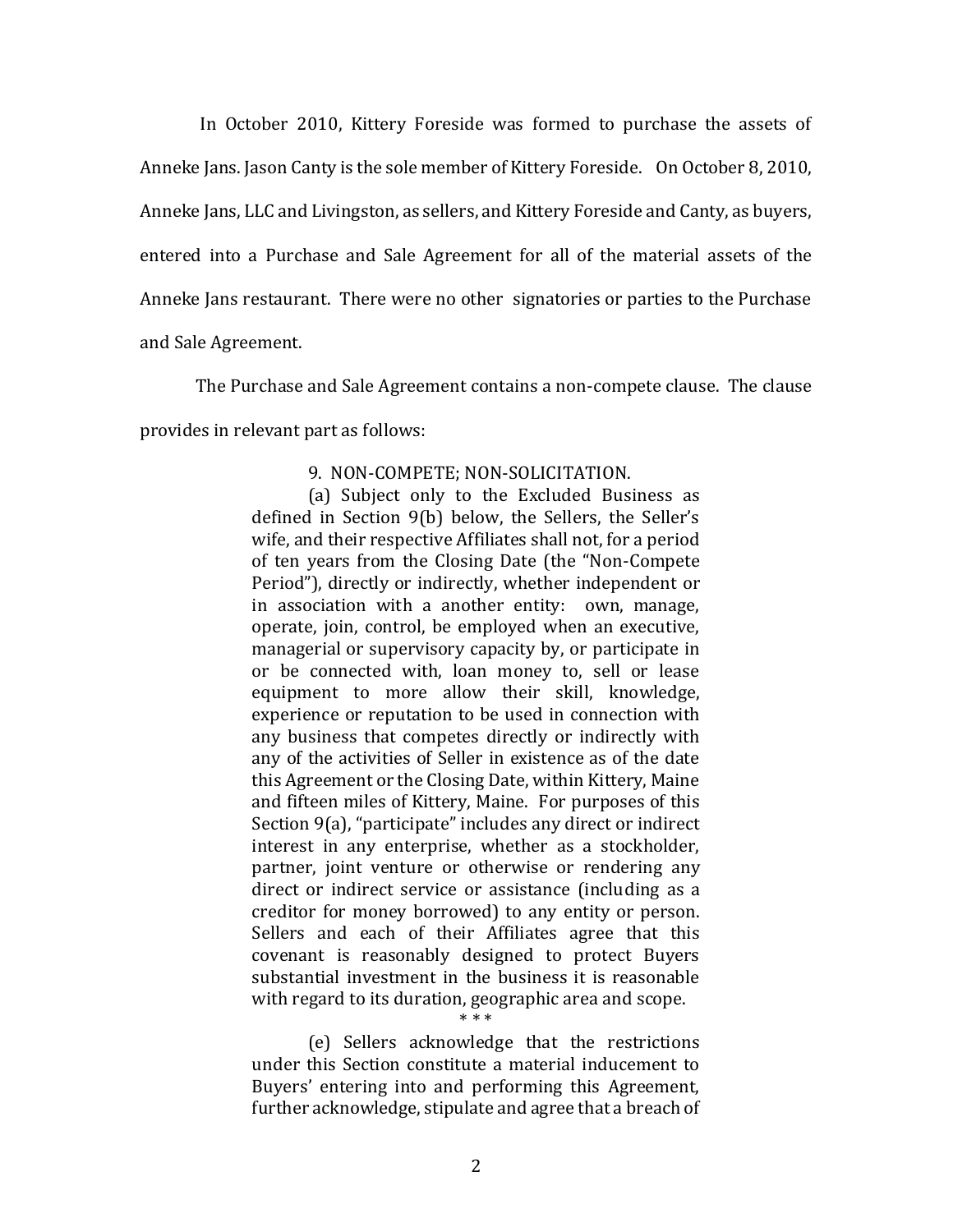any of the respective several obligations and agreements set forth in this Section will result in irreparable harm and continuing damage to Buyer for which there will be no adequate remedy at law and further agree that in the event of any breach of said obligations and agreements, Buyer and its successors and assigns will be entitled to injunctive relief into such other relief as is proper under the circumstances.

 In 2018, Livingston participated in the Pepperrell Cove Group (the "Group"), an unincorporated group of entrepreneurs<sup>1</sup> who (through various companies) own and operate restaurants in Kittery, Maine, including Frisbee's Wharf and Bistro 1828. Livingston was introduced to employees as an owner of the Group. On a daily basis, Livingston was integrally involved in the operation of restaurants affiliated with the Group. Employees of the restaurants provided Livingston with meals at no charge as an owner comp. Livingston met with employees of the restaurants to request that they sign nondisclosure agreements. The restaurants affiliated with the Group compete with Anneke Jans.

### ANALYSIS

 In order to prevail on a motion for preliminary injunction, the moving party must show (1) that the plaintiff will suffer the irreparable injury in the absence of injunctive relief; (2) that the injury to plaintiff outweighs any harm which granting injunctive relief would inflict on the defendant, (3) that the plaintiff have demonstrated a likelihood of success on the merits (at most, probability; at least, a substantial possibility); and (4) that the public interest would not be adversely

 $\overline{a}$ 

 $1$  The parties spar over the legal status of the Group, but it is undisputed that the Group was not a party to the Purchase and Sale Agreement, and so the Court does not need to weigh in on the dispute at this juncture.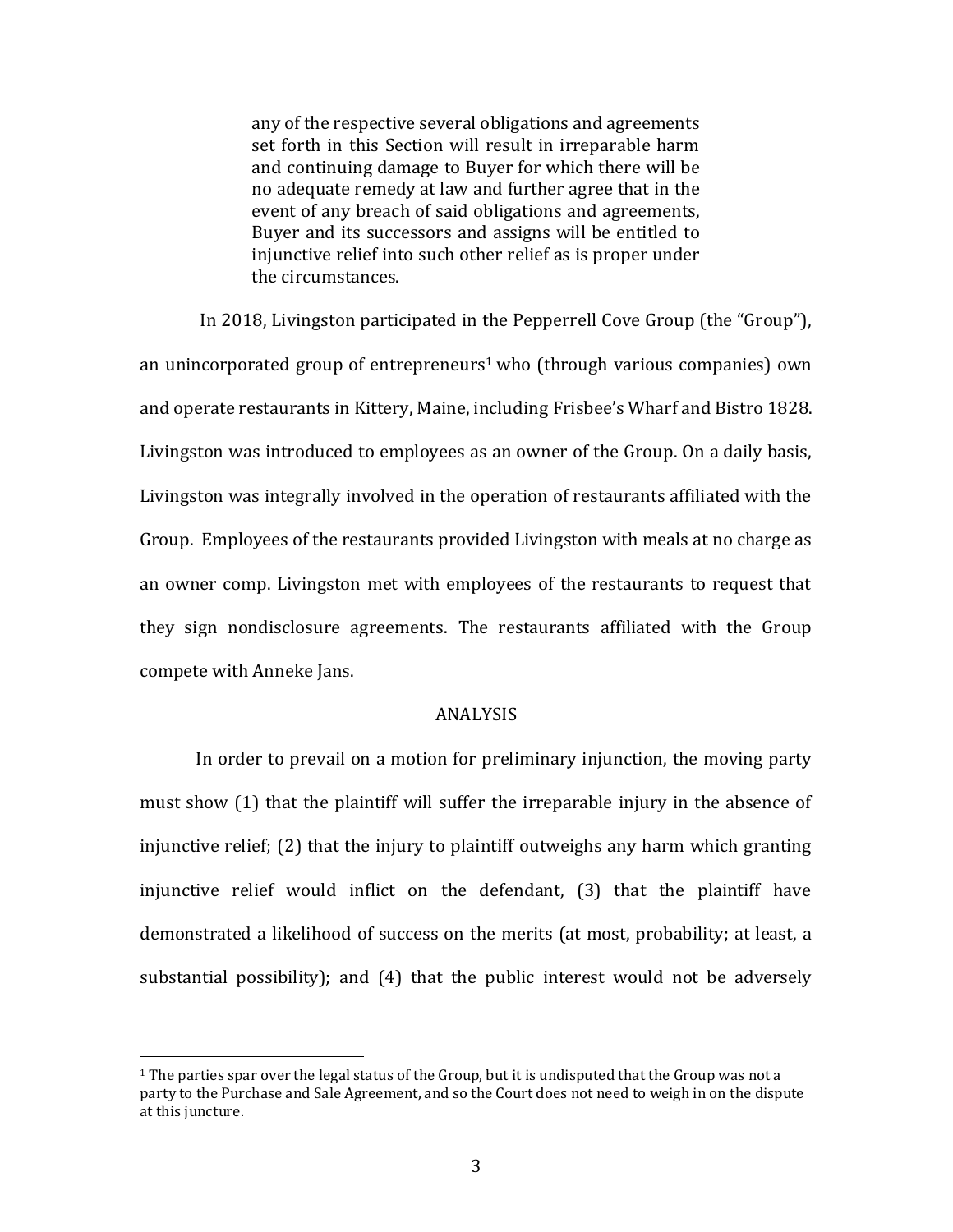affected by granting the injunction. *Bangor Historic Track Inc. v. Department of Agriculture*, 2003 ME 140, ¶ 9, 837 A.2d 129; *Ingraham v. University of Maine*, 441 A.2d 691, 693 (Me. 1982). In this case, Kittery Foreside has made the necessary showing with regard to Livingston, but not with regard to the other Defendants.

The Court starts its analysis with the question of success on the merits. Livingston was a party to and signed the Purchase and Sale Agreement in October 2010. In the context of the Purchase and Sale agreement, a ten year noncompete, geographically applicable to the town of Kittery, Maine, and designed to protect the business of the buyer from competition from the sellers, is reasonable in scope, duration, and interest to be protected. Within the ten year noncompete period, Livingston became integrally involved with the Group and the restaurants affiliated with the Group. The restaurants affiliated with the Group compete with Anneke Jans. Livingston therefore the violated the prohibition against participating directly or indirectly with any competing business or enterprise. Accordingly, Kittery Foreside has demonstrated a probability of success on the merits against Livingston.

Kittery Foreside also seeks to enjoin Ryan, Pepperrell Cove, and 1828 Bistro. However, Ryan, Pepperrell Cove, and 1828 Bistro are not parties to the Purchase and Sale Agreement, and are therefore not bound by the noncompete clause contained in Agreement. Kittery Foreside argues that Ryan is nevertheless bound by the Agreement, because Ryan is married to Livingston, and the text of the noncompete clause explicitly applies to "Seller's wife." However, Ryan did not sign the Purchase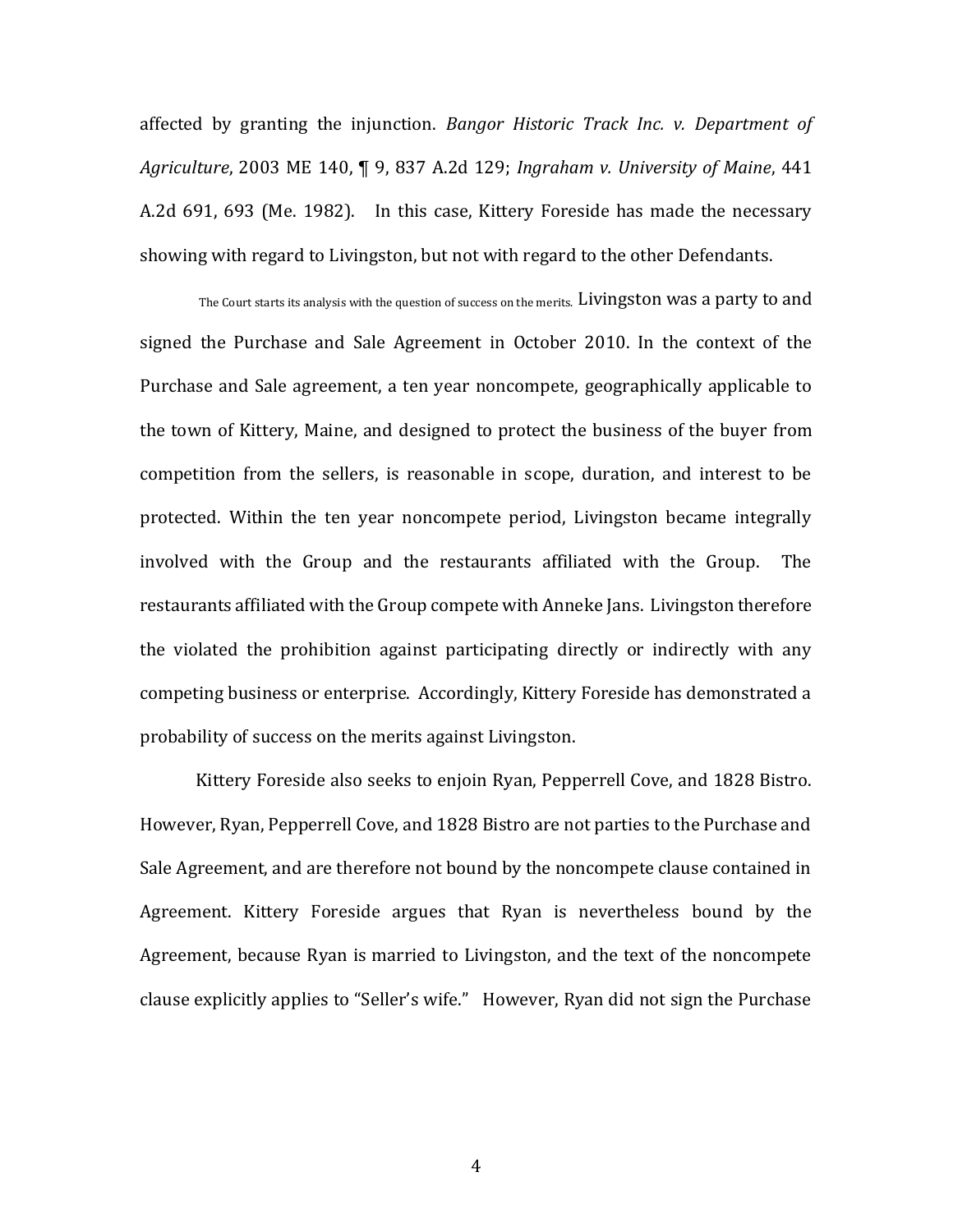and Sale Agreement, and was not made a party to the Agreement.<sup>2</sup> Kittery Foreside further argues that because Ryan was a member of Anneke Jans,  $LLC<sub>1</sub>$ <sup>3</sup> and Anneke Jans, LLC was a party to the Agreement, that Ryan is bound by the Agreement. However, under Maine law "[a] limited liability company is an entity distinct from its members." 31 M.R.S. § 1504(1). Hence, Ryan did not become an individual party to the Purchase and Sale Agreement simply because the limited liability company in which she may have been a member executed the Agreement. As a result, Kittery Foreside has not shown a likelihood of success on its breach of contract claims against Ryan, Pepperrell Cove and 1828 Bistro.<sup>4</sup>

Next, Kittery Foreside has satisfied its burden to show irreparable injury in the absence of injunctive relief against Livingston. In the Purchase and Sale Agreement itself, Livingston explicitly acknowledged his violation of the Agreement would "result in irreparable harm and continuing damage to Buyer for which there will be no adequate remedy at law and [he] further agree[s] that in the event of any breach of said obligations and agreements, Buyer and its successors and assigns will be entitled to injunctive relief." In the context of a Purchase and Sale Agreement, the Court will not now entertain Livingston's remonstrations to the contrary. Moreover,

 $\overline{a}$ 

<sup>2</sup> Kittery Foreside's motion is primarily aimed at Ryan, and Kittery Foreside offers substantial evidence of Ryan's involvement in a competing restaurant. Because the Court finds that Ryan is not contractually bound by the Purchase and Sale Agreement, the Court declines to make any fact findings with regard to Ryan. And because the Court has found the merits-of-success criteria is otherwise satisfied with regard to Livingston, the Court does not address whether, as a party and signatory to the Purchase and Sale Agreement, Livingston has any contractual responsibility to ensure "Seller's wife" complies with the noncompete clause.

<sup>&</sup>lt;sup>3</sup> The Court notes that Kittery Foreside has not established that Ryan was a member of Anneke Jan, LLC.

<sup>4</sup> Because Kittery Foreside has failed to satisfy this criterium with regard to Ryan, Pepperrell Cove, and 1828 Bistro, there is no need for the Court to review the other preliminary injunction criteria with regard to these three Defendants.